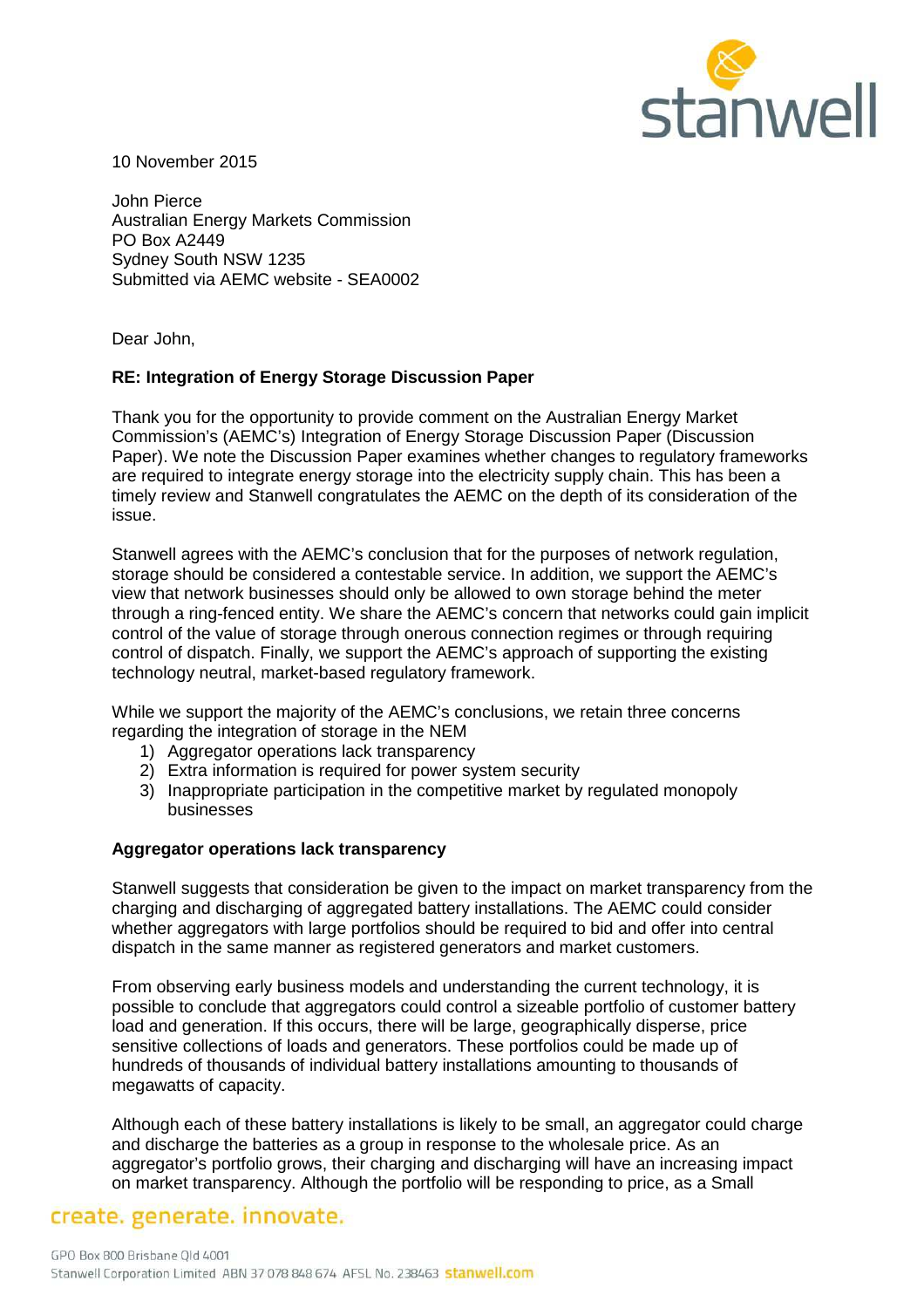Generator Aggregator, there is no requirement to provide AEMO with offer price and capacity information. Without these offers, AEMO is unable to accurately forecast predispatch information which is relied on by generators and market customers.

In addition, when the battery portfolios are charging, they will also be responding to price in the same manner as a market customer. Without a "Small Market Customer Aggregator" registration category, portfolios will be unable to access the wholesale market price and will instead be responding to retail tariffs. Alternatively, if the aggregators are registered as retailers, the aggregator may manage charging with consideration for wholesale prices. In either case, there is no requirement for the aggregator to provide AEMO with bid price and capacity information. Without this information, AEMO is unable to accurately forecast predispatch reducing market transparency for all participants and the regulator.

## **Extra information is required for power system security**

In order to maintain power system security, Stanwell suggests that the location and characteristics of each battery installation be provided to AEMO on installation.

Stanwell is concerned that charging and discharging battery portfolios may impact on the stability and security of the network. It is conceivable that portfolios of batteries may cut in and out in response to price, causing local voltage issues and potentially system-wide frequency deviations. This rapid change in output would be in addition to the intermittency problems already associated with wind farms and solar installations.

At AEMO's Renewable Energy Roadshow<sup>1</sup> AEMO stated that they lack adequate information on the voltage and frequency settings of inverters used in domestic solar installations. For system security reasons, AEMO needs to know at what default frequency and voltage the inverters will disconnect from the network. This concern stems from an incident in Germany where a large number of inverters simultaneously disconnected from the network during grid frequency disturbances.

AEMO has also revealed that it is only because of the registration requirements of the Renewable Energy Target that they have been able to gain information on the inverter size and location of domestic solar installations. At this stage there is no requirement for a similar central agency to collate battery installation data. This could mean that AEMO will not have the information they require to maintain a secure network in all circumstances.

Without adequate information on the size and location of batteries, load shedding and system restoration processes become more difficult. For example, AEMO may not know whether a feeder will act as a load or a generator during restoration and therefore the feeder's likely impact on the system frequency when the feeder is restored.

In addition, without information, AEMO's forecasting responsibilities become more difficult. Market participants as well as governments and potential investors refer to AEMO's forecasts when making decisions. The complexity of forecasting also increases when the one connection point is used for a load, solar and battery as AEMO will only see the net output.

 $\overline{a}$ 

 $<sup>1</sup>$  August 2015</sup>